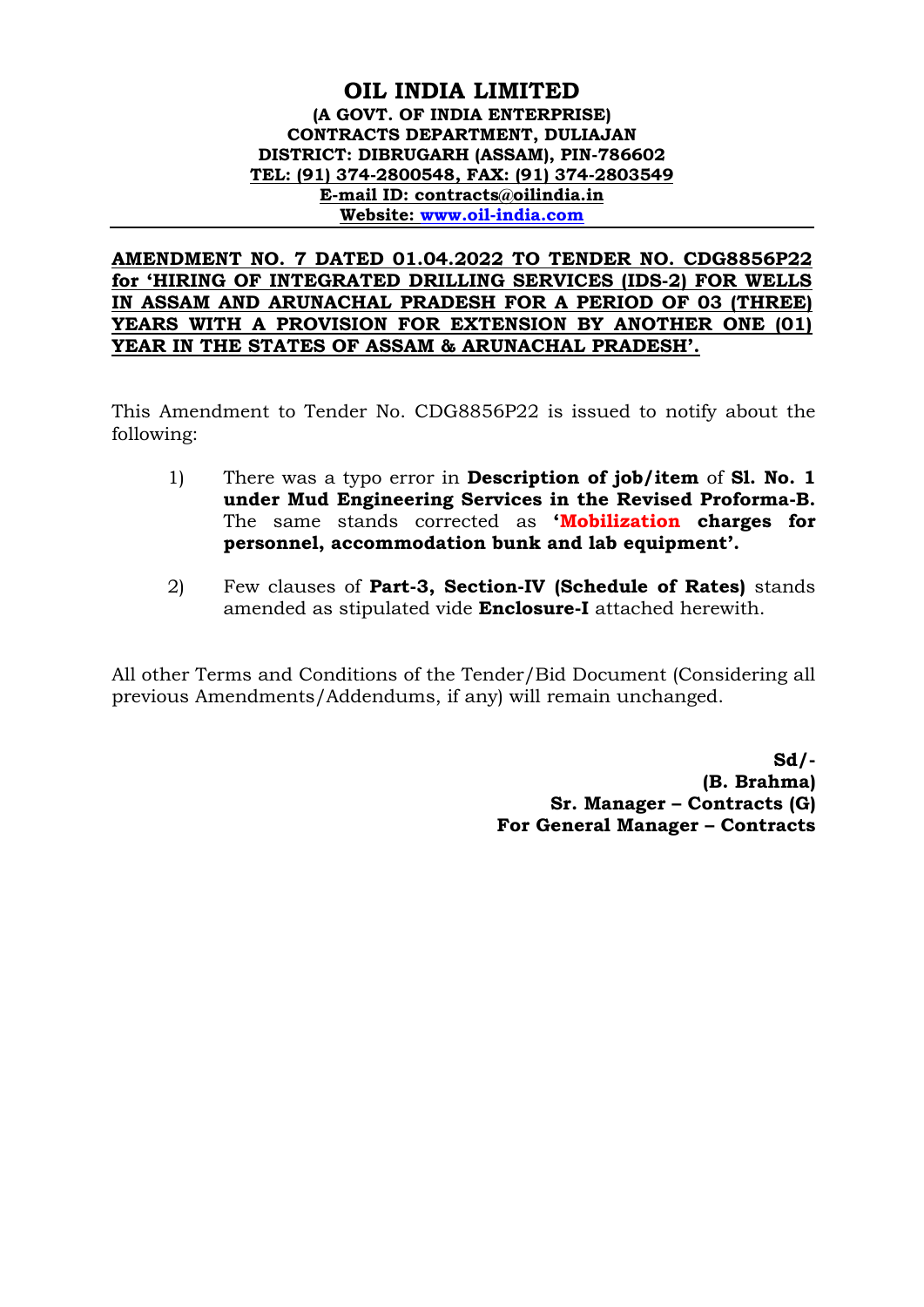### **AMENDMENTS TO CLAUSES OF TENDER NO. CDG8856P22**

| <b>S1.</b><br>No.                            | Section/<br>Clause No.                                                   | <b>Original Clause</b>                                                                                                                                                                                                                                                                                                                                                                                                                                                                                                                                                                       | <b>Amended Clause</b>                                                                                                                                                                                                                                                                                                                                                                                                                                                                                                                                                                                                                                                   |  |  |  |  |  |  |  |  |
|----------------------------------------------|--------------------------------------------------------------------------|----------------------------------------------------------------------------------------------------------------------------------------------------------------------------------------------------------------------------------------------------------------------------------------------------------------------------------------------------------------------------------------------------------------------------------------------------------------------------------------------------------------------------------------------------------------------------------------------|-------------------------------------------------------------------------------------------------------------------------------------------------------------------------------------------------------------------------------------------------------------------------------------------------------------------------------------------------------------------------------------------------------------------------------------------------------------------------------------------------------------------------------------------------------------------------------------------------------------------------------------------------------------------------|--|--|--|--|--|--|--|--|
| PART-3; SECTION-IV: SCHEDULE OF RATES (SOR): |                                                                          |                                                                                                                                                                                                                                                                                                                                                                                                                                                                                                                                                                                              |                                                                                                                                                                                                                                                                                                                                                                                                                                                                                                                                                                                                                                                                         |  |  |  |  |  |  |  |  |
| $\mathbf{1}$                                 | $C$ (xvi)<br>(Page 185 of                                                | <b>New Clause</b>                                                                                                                                                                                                                                                                                                                                                                                                                                                                                                                                                                            | Operational Day Rate shall be payable for the Mud<br>Engineers and Centrifuge as below:                                                                                                                                                                                                                                                                                                                                                                                                                                                                                                                                                                                 |  |  |  |  |  |  |  |  |
|                                              | 371                                                                      |                                                                                                                                                                                                                                                                                                                                                                                                                                                                                                                                                                                              | a. Operational Day Rate shall be payable for the Mud<br>Engineers to perform their Work as envisaged under<br>the Contract from the day the Contractor completes<br>Mobilization of Contractor's personnel at<br>the<br>designated Locations in conformity with<br>the<br>contractual provisions/ mobilization notice.<br>Operational Day Rate shall be payable for the<br>b.<br>Centrifuge to perform their Work as envisaged under                                                                                                                                                                                                                                    |  |  |  |  |  |  |  |  |
|                                              |                                                                          |                                                                                                                                                                                                                                                                                                                                                                                                                                                                                                                                                                                              | the Contract during drilling and circulation.                                                                                                                                                                                                                                                                                                                                                                                                                                                                                                                                                                                                                           |  |  |  |  |  |  |  |  |
| 2                                            | D (xvi)<br>(Sl. No. 47)<br>of<br>Enclosure-II<br>of<br>Amendment<br>No.5 | Standby Day Rate for Contractor's Mud Engineers<br>shall be payable for the period during which<br>normal drilling operations are suspended due to rig<br>repair/standby/shutdown<br>etc.<br>leading<br>to<br>suspension of Mud Engineering<br>Services<br>continuously for more than 48 hours. However, for<br>the initial consecutive 48 hours of suspension of<br>Mud Engineering Services under such conditions,<br>the Operational Day Rate shall be payable. The<br>Standby Day Rate shall apply only for the period<br>beyond initial 48 hours till resumption of normal<br>services. | Standby Day Rate shall be payable for the Mud Engineers<br>and Centrifuge as below:<br>a. Standby Day Rate for Contractor's Mud Engineers<br>shall be payable for the period during which normal<br>drilling operations are suspended due to rig<br>repair/standby/shutdown etc. leading to suspension<br>of Mud Engineering Services continuously for more<br>than 48 hours. However, for the initial consecutive 48<br>hours of suspension of Mud Engineering Services<br>under such conditions, the Operational Day Rate shall<br>be payable. The Standby Day Rate shall apply only<br>for the period beyond initial 48 hours till resumption of<br>normal services. |  |  |  |  |  |  |  |  |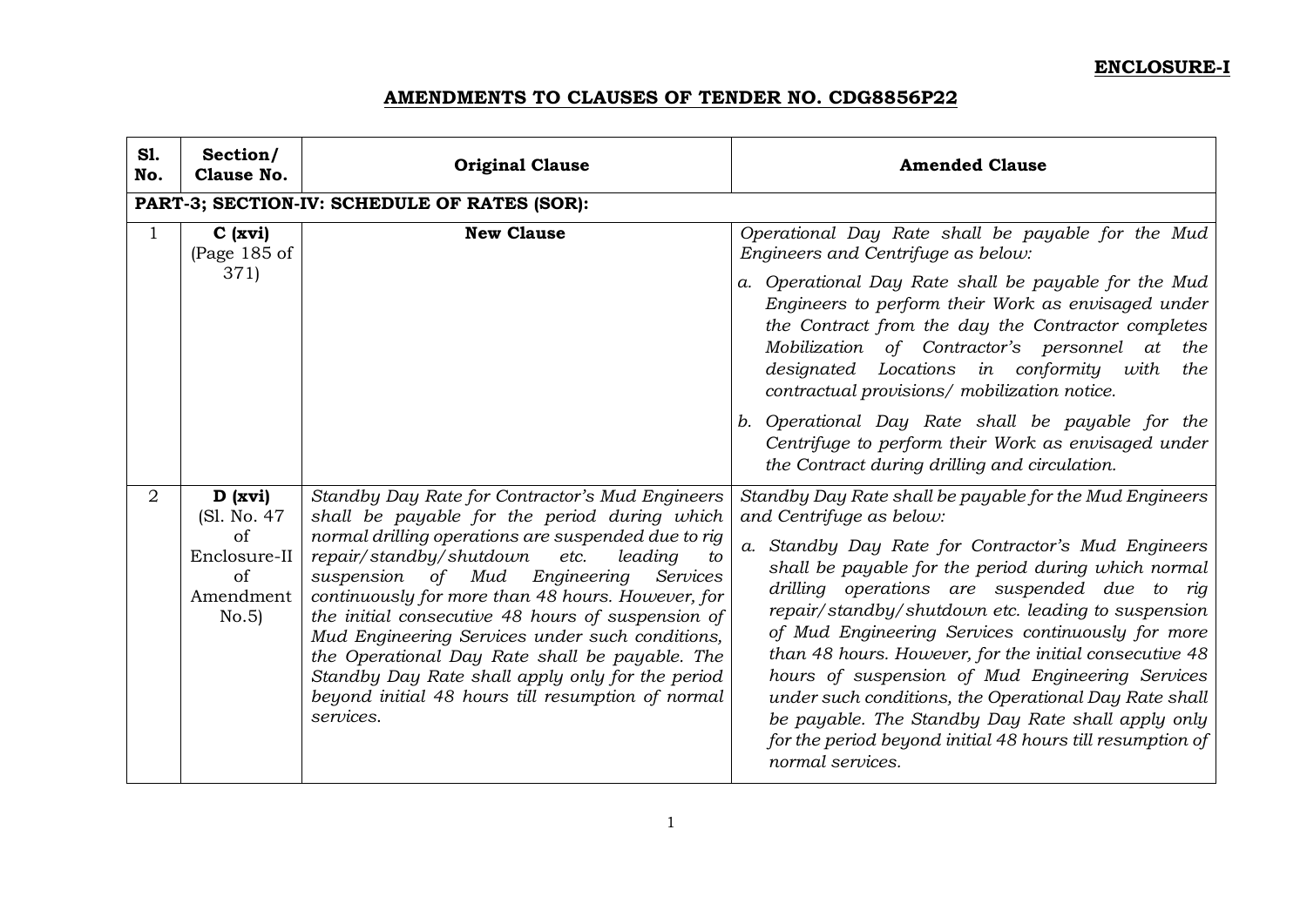# **ENCLOSURE-I**

### **AMENDMENTS TO CLAUSES OF TENDER NO. CDG8856P22**

| <b>S1.</b><br>No. | Section/<br>Clause No.                                       | <b>Original Clause</b>                                                                                                                                                                                                                | <b>Amended Clause</b>                                                                                                                                                                                                                                                         |                                                                         |                                                                                                                                                 |  |
|-------------------|--------------------------------------------------------------|---------------------------------------------------------------------------------------------------------------------------------------------------------------------------------------------------------------------------------------|-------------------------------------------------------------------------------------------------------------------------------------------------------------------------------------------------------------------------------------------------------------------------------|-------------------------------------------------------------------------|-------------------------------------------------------------------------------------------------------------------------------------------------|--|
|                   |                                                              |                                                                                                                                                                                                                                       | Standby Day Rate for Centrifuge shall be payable<br>b.<br>during non-circulating time.                                                                                                                                                                                        |                                                                         |                                                                                                                                                 |  |
| 3                 | $H(v)$ (Note-<br>iii of Table-<br>23)<br>(Page 190 of<br>371 | In case of a loss of cone/roller of supplied bit<br>during operation no payment shall be made<br>against the bit and subsequently no charges will<br>be made against entire IDS package till the<br>resumption of original operation. | In case of a loss of cone/roller of supplied bit during<br>operation no payment shall be made against the bit and<br>subsequently following payment and deduction shall be<br>applicable against all services under IDS package till the<br>resumption of original operation: |                                                                         |                                                                                                                                                 |  |
|                   |                                                              |                                                                                                                                                                                                                                       | Sl.<br>No.                                                                                                                                                                                                                                                                    | <b>Description</b>                                                      | Period/time                                                                                                                                     |  |
|                   |                                                              |                                                                                                                                                                                                                                       |                                                                                                                                                                                                                                                                               | Stand by rate with<br>following<br>deduction (i.e., Sl.<br>$No. 2-4)$   | Once drill string is out of<br>hole/above rotary with loss<br>of cone/roller/bit.                                                               |  |
|                   |                                                              |                                                                                                                                                                                                                                       | 5% of ODR will be<br>deducted from the<br>2<br>standby rate                                                                                                                                                                                                                   |                                                                         | Initial 48 hr since string is out<br>of hole/above rotary with<br>loss of cone/roller / bit.                                                    |  |
|                   |                                                              |                                                                                                                                                                                                                                       | 3                                                                                                                                                                                                                                                                             | 10% of ODR will be<br>deducted from the<br>standby rate                 | Beyond 48 hr since string is<br>out of hole/above rotary with<br>loss of cone/roller/bit till 96<br>hours.                                      |  |
|                   |                                                              |                                                                                                                                                                                                                                       | $\overline{4}$                                                                                                                                                                                                                                                                | 20% of ODR will be<br>deducted from the<br>standby<br>rate<br>(maximum) | Beyond 96 hr since string is<br>out of hole/above rotary with<br>loss of cone/roller/bit till the<br>resumption<br>of<br>original<br>operation. |  |